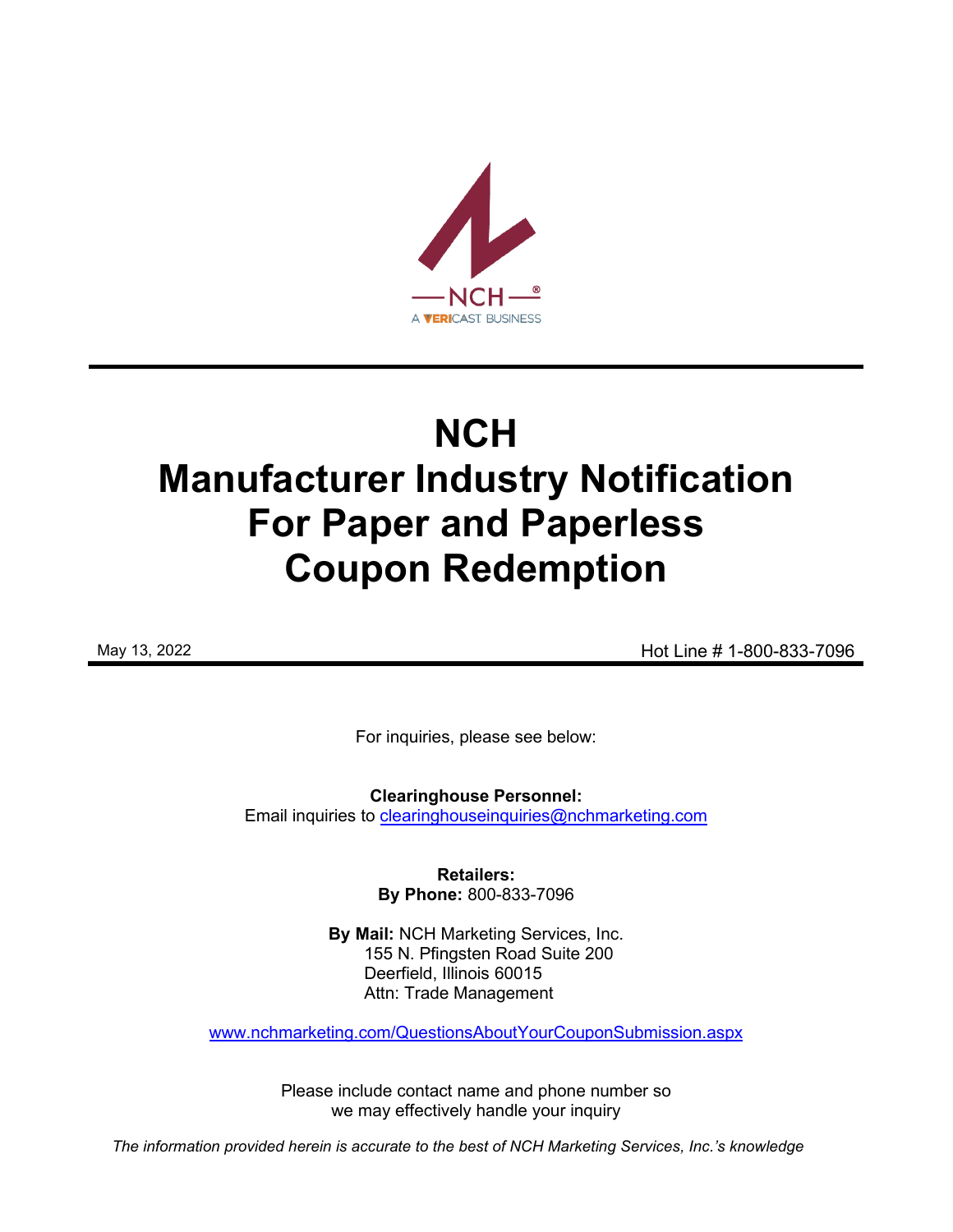## **Glossary**

## **Brands / Products**

Brands / products which the manufacturer has previously couponed on and advised NCH of; may not be all inclusive

## **Family Codes**

Family codes as provided by the manufacturer; may not be all inclusive of the manufacturer's complete family code structure

## **Manufacturer Merger**

A manufacturer merging into an existing NCH client

#### **Manufacturer Name Change**

An NCH client changing their corporate name

## **Manufacturer Published Coupon Redemption Policy Updates**

Newly published or updated NCH client Manufacturer Redemption Policies which may be found online at the NCH Retailer Support Center, [www.nchmarketing.com/QuestionsAboutYourCouponSubmission.aspx](http://www.nchmarketing.com/QuestionsAboutYourCouponSubmission.aspx)

## **Manufacturer Redemption Address Change**

An NCH client moving to another agent or beginning to process in-house

## **Manufacturer Redemption Clarification**

Further details pertaining to NCH client company prefixes, brands, family codes, etc.

## **Manufacturer Split**

An NCH client who has sold products to another manufacturer

## **New NCH Manufacturer**

A manufacturer new to NCH who may or may not have coupons in the marketplace

1

*Invoice and store tags need to reflect full NCH Manufacturer name and number as shown in example below.*

## *Example: ABC Company #9999*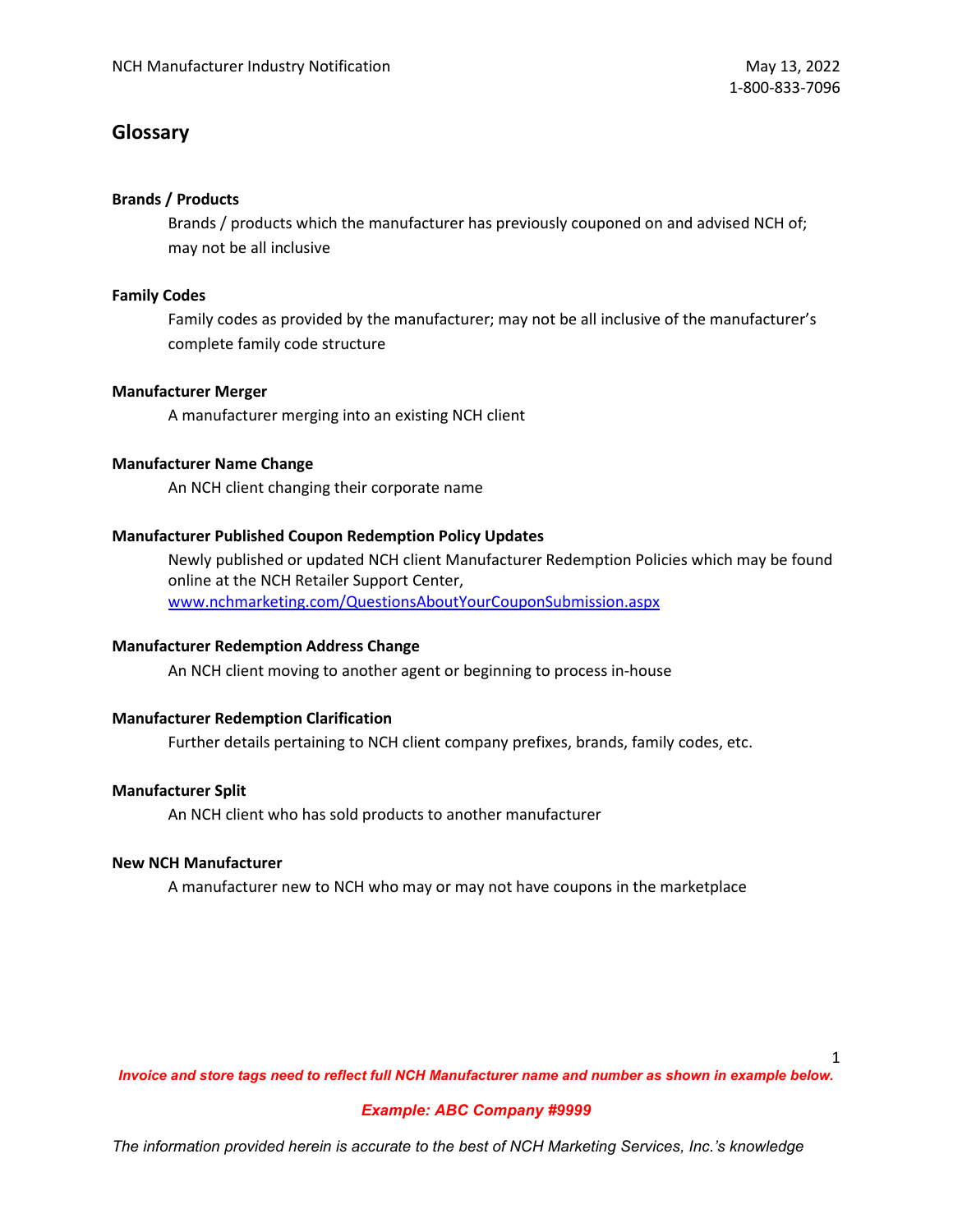# **New NCH Manufacturer**

## *The information below pertains to both paper and paperless submissions*

| Effective Date: 5/02/2022 *** Family Codes Updated for CP 361422 *** |                            |                                                                                                                                                                                      |  |  |  |  |
|----------------------------------------------------------------------|----------------------------|--------------------------------------------------------------------------------------------------------------------------------------------------------------------------------------|--|--|--|--|
| <b>Manufacturer Name</b>                                             | <b>Client Number</b>       | <b>Prior Redemption Address</b>                                                                                                                                                      |  |  |  |  |
| Wella Operations #1791<br>PO Box 880001<br>El Paso, TX 88588-0001    | 1791                       | HFC Prestige International US, LLC #2119<br>PO Box 880001<br>El Paso, TX 88588-0001                                                                                                  |  |  |  |  |
| <b>GS1 Company Prefix</b>                                            | <b>Family Codes</b>        | <b>Brands / Products</b>                                                                                                                                                             |  |  |  |  |
| 0070018                                                              | 200, 210-234, 900, 910-914 |                                                                                                                                                                                      |  |  |  |  |
| 038151                                                               | 210-217, 250-261           | Clairol Hair Color, Natural Instincts Hair<br>Color, Nice N Easy Hair Color, Clairol Root<br>Touch Up, Balsam Hair Color, Herbal<br>Essences Hair Color, Vidal Sassoon Hair<br>Color |  |  |  |  |
| 361422                                                               | 610-613, 632-642           |                                                                                                                                                                                      |  |  |  |  |
| 4064666                                                              | 411-413                    |                                                                                                                                                                                      |  |  |  |  |
| 0037000                                                              | 550-553, 720-722           |                                                                                                                                                                                      |  |  |  |  |
| 361630                                                               | 611, 633                   |                                                                                                                                                                                      |  |  |  |  |

| Effective Date: 5/02/2022                                       |                      |                                 |
|-----------------------------------------------------------------|----------------------|---------------------------------|
| <b>Manufacturer Name</b>                                        | <b>Client Number</b> | <b>Prior Redemption Address</b> |
| Thirty Madison #1790<br>PO Box 880001<br>El Paso, TX 88588-0001 | 1790                 | N/A                             |
| <b>GS1 Company Prefix</b>                                       | <b>Family Codes</b>  | <b>Brands / Products</b>        |
| 0371713                                                         | All Family Codes     | Picnic                          |

*Invoice and store tags need to reflect full NCH Manufacturer name and number as shown in example below.*

#### *Example: ABC Company #9999*

*The information provided herein is accurate to the best of NCH Marketing Services, Inc.'s knowledge*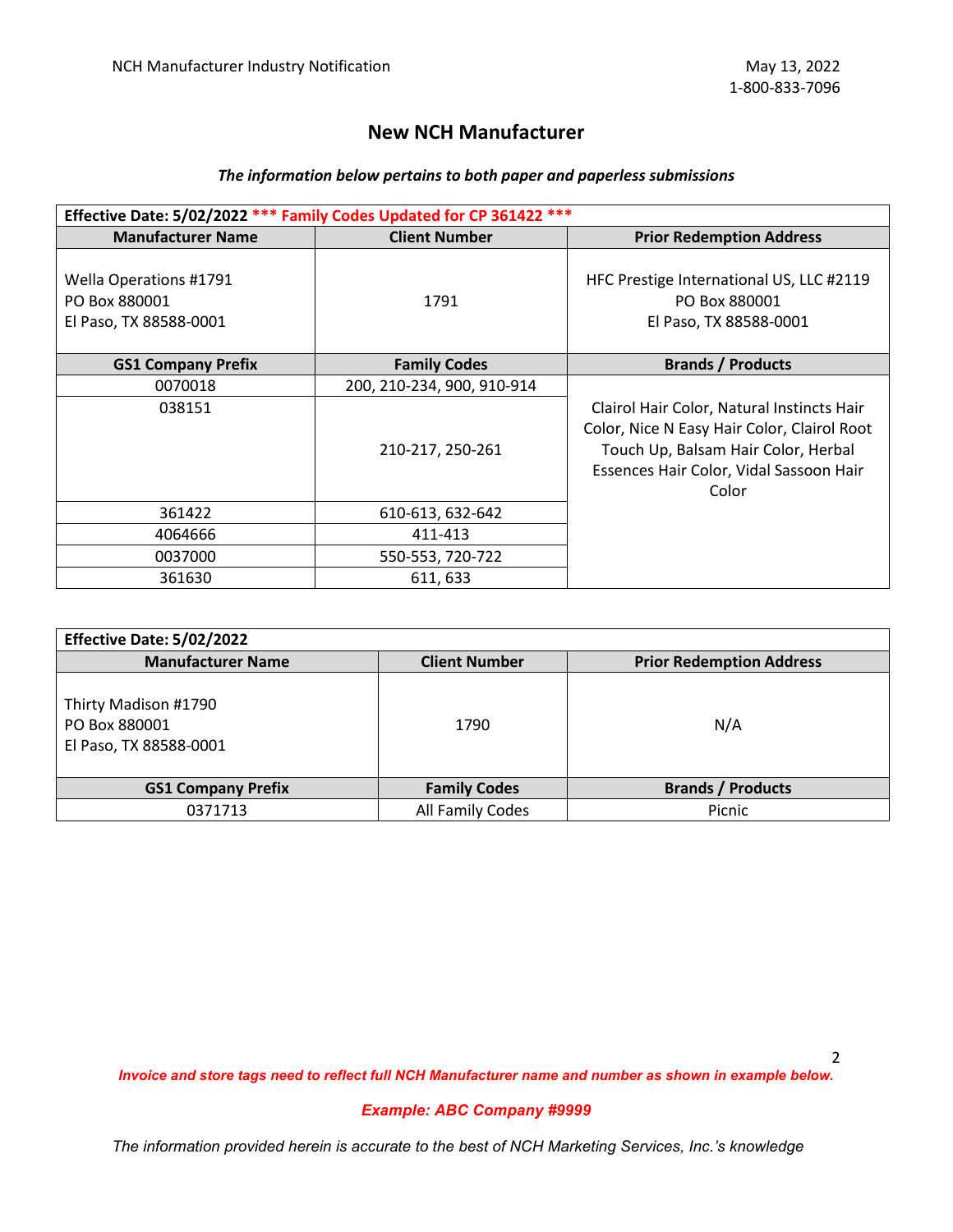## **Manufacturer Merger**

*The information below pertains to both paper and paperless submissions. Paperless offers must be reregistered for all agents by Effective Date below. Please email [NRSpaperless@nchmarketing.com](mailto:NRSpaperless@nchmarketing.com) to obtain correct NCH Retailer Services billing ID for Paperless Offer Registration Files.*

| <b>Effective Date: 5/02/22</b> |                                |                                                                            |                                                                       |                                |  |  |
|--------------------------------|--------------------------------|----------------------------------------------------------------------------|-----------------------------------------------------------------------|--------------------------------|--|--|
| <b>Manufacturer Name</b>       | <b>Client</b><br><b>Number</b> | <b>Previous Redemption Address</b>                                         | <b>Merging Into</b>                                                   | <b>Client</b><br><b>Number</b> |  |  |
| Post Consumer Brands, LLC      | 1473                           | Bob Evans & Crystal Farms #1547<br>PO Box 880001<br>El Paso, TX 88588-0001 | Post Consumer Brands #1473<br>PO Box 880001<br>El Paso, TX 88588-0001 | 1473                           |  |  |
| <b>GS1 Company Prefix</b>      |                                | <b>Family Codes</b>                                                        | <b>Brands / Products</b>                                              |                                |  |  |
| 0014616                        |                                | All Family Codes                                                           | All Brands                                                            |                                |  |  |
| 0020169                        |                                | All Family Codes                                                           | All Brands                                                            |                                |  |  |
| 0070110                        |                                | All Family Codes                                                           | All Brands                                                            |                                |  |  |
| 0070272                        |                                | 110                                                                        | Egg Beaters                                                           |                                |  |  |
| 0075900                        |                                | All Family Codes                                                           | All Brands                                                            |                                |  |  |
| 0075925                        |                                | All Family Codes                                                           | All Brands                                                            |                                |  |  |
| 0196370                        |                                | All Family Codes                                                           | All Brands                                                            |                                |  |  |
| 0706624                        |                                | All Family Codes                                                           | All Brands                                                            |                                |  |  |
| 0763514                        |                                | All Family Codes                                                           | All Brands                                                            |                                |  |  |

| <b>Effective Date: 5/02/22</b> |                                |                                                                               |                                                                       |                                |  |  |
|--------------------------------|--------------------------------|-------------------------------------------------------------------------------|-----------------------------------------------------------------------|--------------------------------|--|--|
| <b>Manufacturer Name</b>       | <b>Client</b><br><b>Number</b> | <b>Previous Redemption Address</b>                                            | <b>Merging Into</b>                                                   | <b>Client</b><br><b>Number</b> |  |  |
| Post Consumer Brands, LLC      | 1473                           | DNA Dreamfields/Dakota Pasta #1369<br>PO Box 880001<br>El Paso, TX 88588-0001 | Post Consumer Brands #1473<br>PO Box 880001<br>El Paso, TX 88588-0001 | 1473                           |  |  |
| <b>GS1 Company Prefix</b>      |                                | <b>Family Codes</b>                                                           | <b>Brands / Products</b>                                              |                                |  |  |
| 0033400                        |                                | 500, 520 & 522                                                                | Ronzoni Healthy Harvest                                               |                                |  |  |
| 0071300                        |                                | All Family Codes                                                              | All Brands                                                            |                                |  |  |
| 0767387                        |                                | All Family Codes                                                              | All Brands                                                            |                                |  |  |

*Invoice and store tags need to reflect full NCH Manufacturer name and number as shown in example below.*

#### *Example: ABC Company #9999*

*The information provided herein is accurate to the best of NCH Marketing Services, Inc.'s knowledge*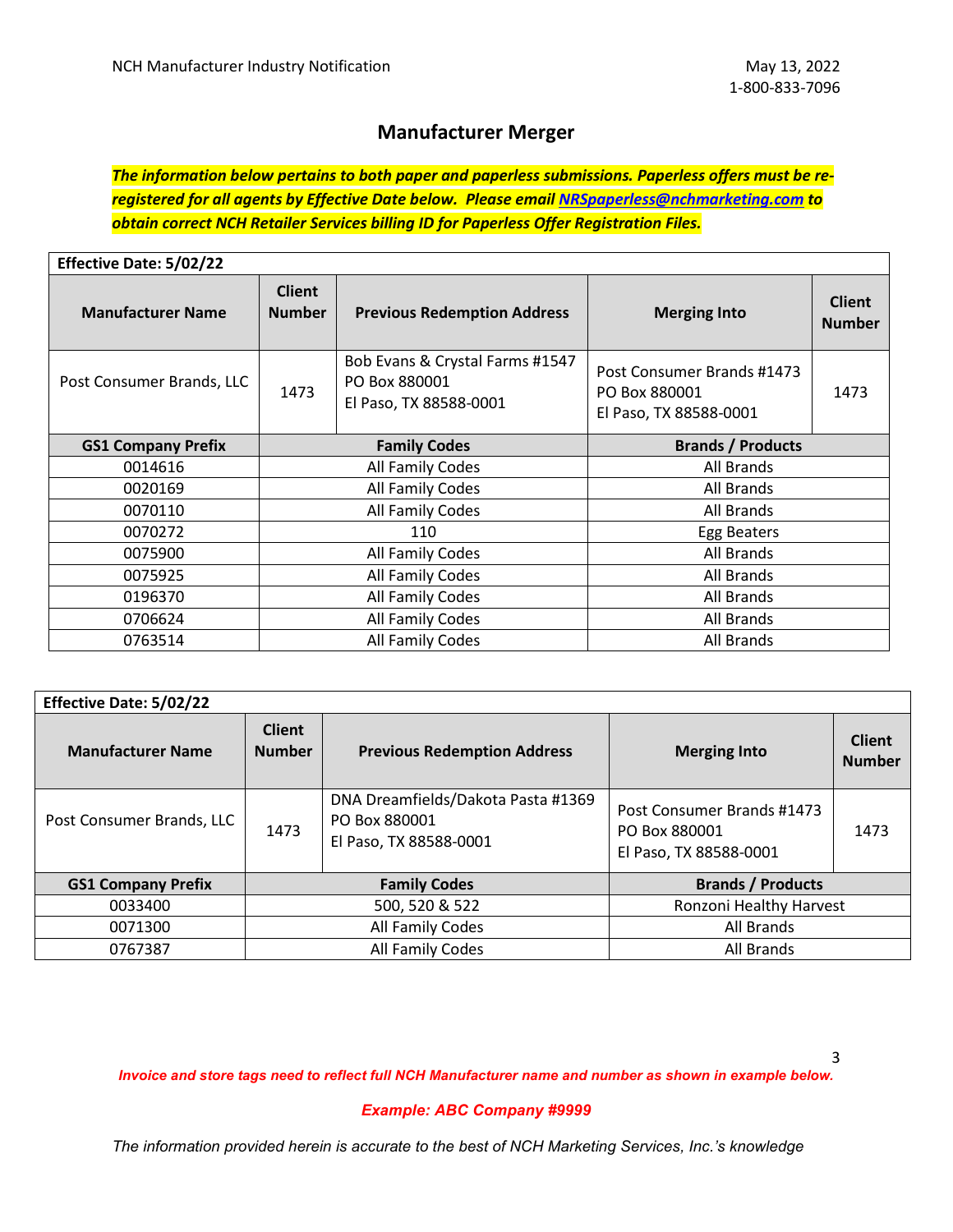# **Manufacturer Split**

*The information below pertains to both paper and paperless submissions. Paperless offers must be reregistered for all agents by Effective Date below. Please email [NRSpaperless@nchmarketing.com](mailto:NRSpaperless@nchmarketing.com) to obtain correct NCH Retailer Services billing ID for Paperless Offer Registration Files.*

| Effective Date: 5/02/2022 *** Family Codes Updated for CP 361422 ***           |                                |                                                                      |  |                                                                                                                                                                                      |
|--------------------------------------------------------------------------------|--------------------------------|----------------------------------------------------------------------|--|--------------------------------------------------------------------------------------------------------------------------------------------------------------------------------------|
| <b>Previous Manufacturer Name &amp;</b><br><b>Address</b>                      | <b>Client</b><br><b>Number</b> | <b>New Manufacturer Name &amp;</b><br><b>Address</b>                 |  | <b>Client Number</b>                                                                                                                                                                 |
| HFC Prestige International US #2119<br>PO Box 880001<br>El Paso, TX 88588-0001 | 2119                           | Wella Operations US #1791<br>PO Box 880001<br>El Paso, TX 88588-0001 |  | 1791                                                                                                                                                                                 |
| <b>GS1 Company Prefix</b>                                                      | <b>Family Codes</b>            |                                                                      |  | <b>Brands/Products</b>                                                                                                                                                               |
| 0070018                                                                        |                                | 200, 210-234, 900, 910-914                                           |  |                                                                                                                                                                                      |
| 038151                                                                         | 210-217, 250-261               |                                                                      |  | Clairol Hair Color, Natural Instincts Hair<br>Color, Nice N Easy Hair Color, Clairol Root<br>Touch Up, Balsam Hair Color, Herbal<br>Essences Hair Color, Vidal Sassoon Hair<br>Color |
| 361422                                                                         |                                | 610-613, 632-642                                                     |  |                                                                                                                                                                                      |
| 4064666                                                                        | 411-413                        |                                                                      |  |                                                                                                                                                                                      |
| 0037000                                                                        | 550-553, 720-722               |                                                                      |  |                                                                                                                                                                                      |
| 361630                                                                         |                                | 611, 613                                                             |  |                                                                                                                                                                                      |

4

*Invoice and store tags need to reflect full NCH Manufacturer name and number as shown in example below.*

#### *Example: ABC Company #9999*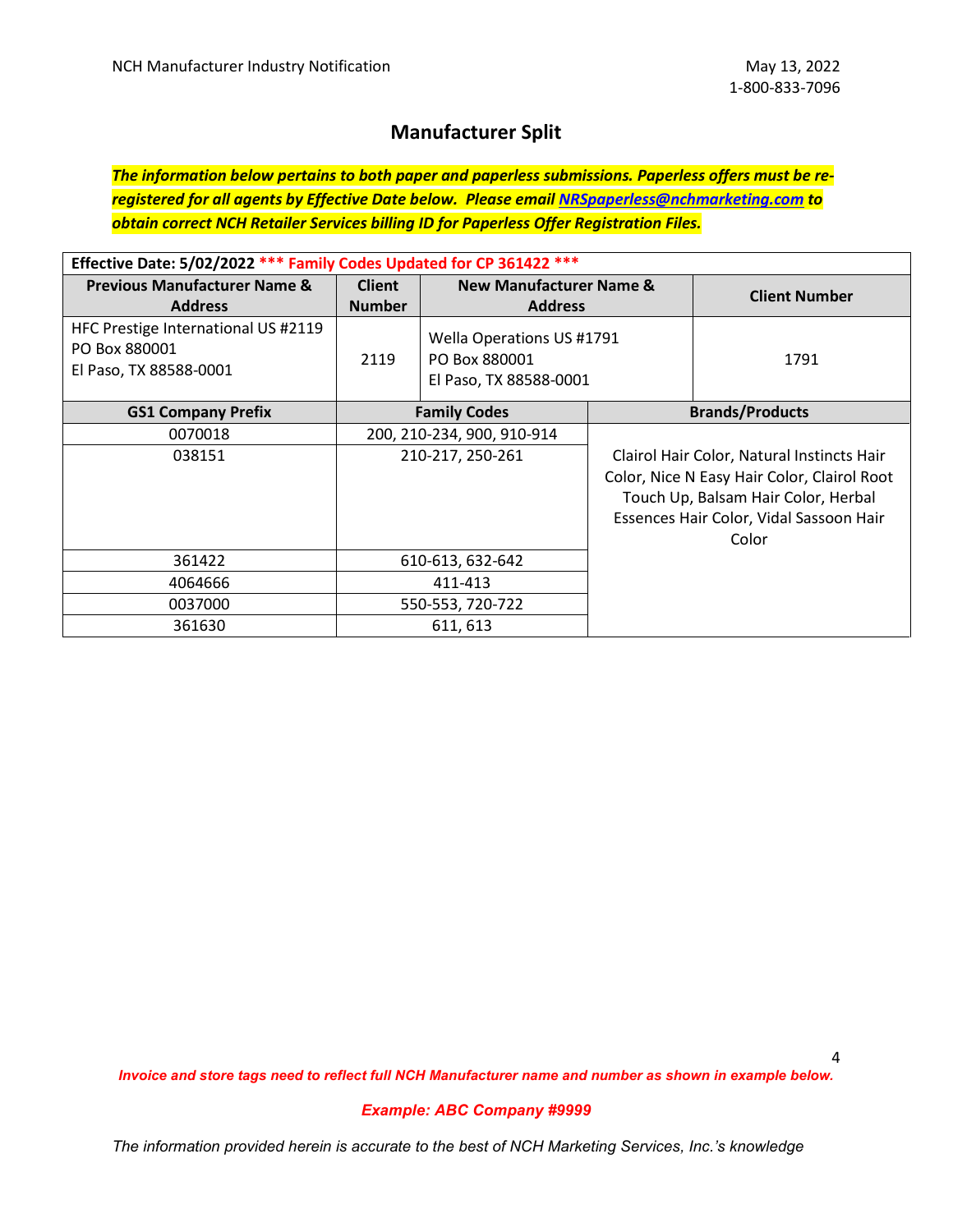# **Manufacturer Redemption Address Change**

*The information below pertains to both paper and paperless submissions. Paperless offers must be reregistered for all agents by Effective Date below. Please email [NRSpaperless@nchmarketing.com](mailto:NRSpaperless@nchmarketing.com) to obtain correct NCH Retailer Services billing ID for Paperless Offer Registration Files.*

**Effective Date: 5/27/2022**

| <b>Manufacturer Name &amp; Address</b>                                | <b>Client</b><br><b>Number</b> | <b>Forwarding Information</b>                                                                     | <b>GS1 Company Prefix</b> |
|-----------------------------------------------------------------------|--------------------------------|---------------------------------------------------------------------------------------------------|---------------------------|
| Espresso Supply, Inc #1751<br>PO Box 880001<br>El Paso, TX 88588-0001 | 1751                           | <b>Espresso Supply Inc</b><br>6029 238 <sup>th</sup> Street SE Suite 130<br>Woodinville, WA 98072 | 08475800                  |

| Effective Date: 4/29/2022                                                 |                                |                                                                                                             |                                                                |
|---------------------------------------------------------------------------|--------------------------------|-------------------------------------------------------------------------------------------------------------|----------------------------------------------------------------|
| <b>Manufacturer Name &amp; Address</b>                                    | <b>Client</b><br><b>Number</b> | <b>Forwarding Information</b>                                                                               | <b>GS1 Company Prefix</b>                                      |
| Savencia Cheese USA, LLC #1364<br>PO Box 880001<br>El Paso, TX 88588-0001 | 1364                           | Savencia Cheese<br>Inmar Dept. #18872<br>Mfr Rcv Office<br>801 Union Pacific Blvd Ste 5<br>Laredo, TX 78045 | 0010159<br>0037982<br>0041174<br>0070551<br>0071079<br>0071448 |

| Effective Date: 5/13/2022                                            |                                |                                                                     |                           |
|----------------------------------------------------------------------|--------------------------------|---------------------------------------------------------------------|---------------------------|
| <b>Manufacturer Name &amp; Address</b>                               | <b>Client</b><br><b>Number</b> | <b>Forwarding Information</b>                                       | <b>GS1 Company Prefix</b> |
| Mason Vitamins, Inc #1774<br>PO Box 880001<br>El Paso, TX 88588-0001 | 1774                           | <b>Mason Vitamins</b><br>15750 NW 59th Ave<br>Miami Lakes, FL 33014 | 0311845                   |

5

*Invoice and store tags need to reflect full NCH Manufacturer name and number as shown in example below.*

#### *Example: ABC Company #9999*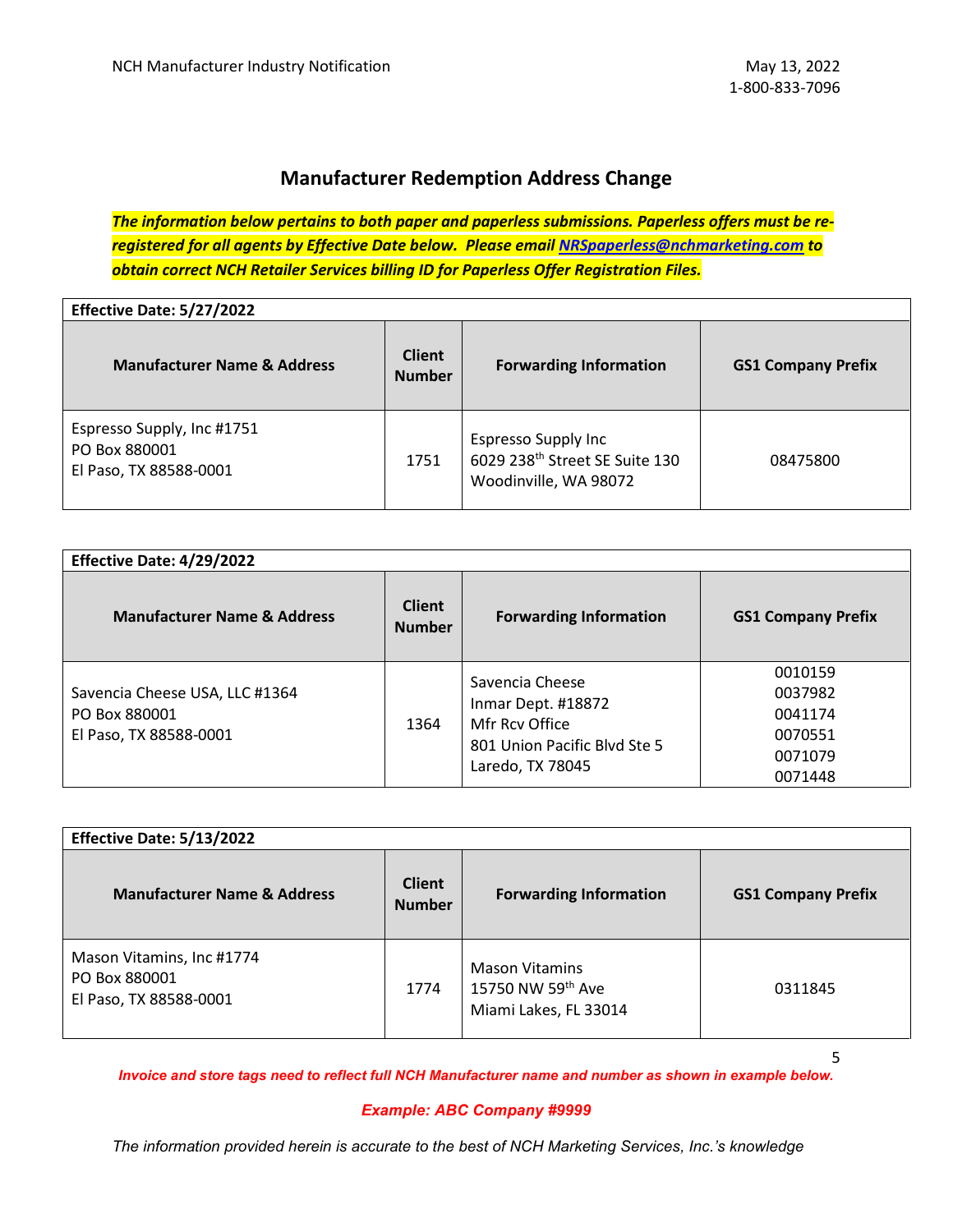## **Manufacturer Redemption Address Change**

*The information below pertains to both paper and paperless submissions. Paperless offers must be reregistered for all agents by Effective Date below. Please email [NRSpaperless@nchmarketing.com](mailto:NRSpaperless@nchmarketing.com) to obtain correct NCH Retailer Services billing ID for Paperless Offer Registration Files.*

| Effective Date: 5/19/2022                                                |                                |                                                                       |                           |
|--------------------------------------------------------------------------|--------------------------------|-----------------------------------------------------------------------|---------------------------|
| <b>Manufacturer Name &amp; Address</b>                                   | <b>Client</b><br><b>Number</b> | <b>Forwarding Information</b>                                         | <b>GS1 Company Prefix</b> |
| Verena Street Coffee Co #1748<br>PO Box 880001<br>El Paso, TX 88588-0001 | 1748                           | Verena Street Coffee Co<br>720 Verena Court<br>Dubuque, IA 52002-2482 | 0856063002                |

| Effective Date: 4/19/2022                                       |                                |                                                                    |                           |
|-----------------------------------------------------------------|--------------------------------|--------------------------------------------------------------------|---------------------------|
| <b>Manufacturer Name &amp; Address</b>                          | <b>Client</b><br><b>Number</b> | <b>Forwarding Information</b>                                      | <b>GS1 Company Prefix</b> |
| W/R Group, Inc #1688<br>PO Box 880001<br>El Paso, TX 88588-0001 | 1688                           | W/R Group<br>9160 East Bahia Dr. Suite 200<br>Scottsdale, AZ 85260 | 081842302                 |

## **Manufacturer Name Change**

#### *The information below pertains to both paper and paperless submissions*

| <b>Effective Date:</b>                                    |                                |                                           |                      |
|-----------------------------------------------------------|--------------------------------|-------------------------------------------|----------------------|
| <b>Previous Manufacturer Name &amp;</b><br><b>Address</b> | <b>Client</b><br><b>Number</b> | <b>New Manufacturer Name</b><br>& Address | <b>Client Number</b> |
|                                                           |                                |                                           |                      |

*Invoice and store tags need to reflect full NCH Manufacturer name and number as shown in example below.*

#### *Example: ABC Company #9999*

*The information provided herein is accurate to the best of NCH Marketing Services, Inc.'s knowledge*